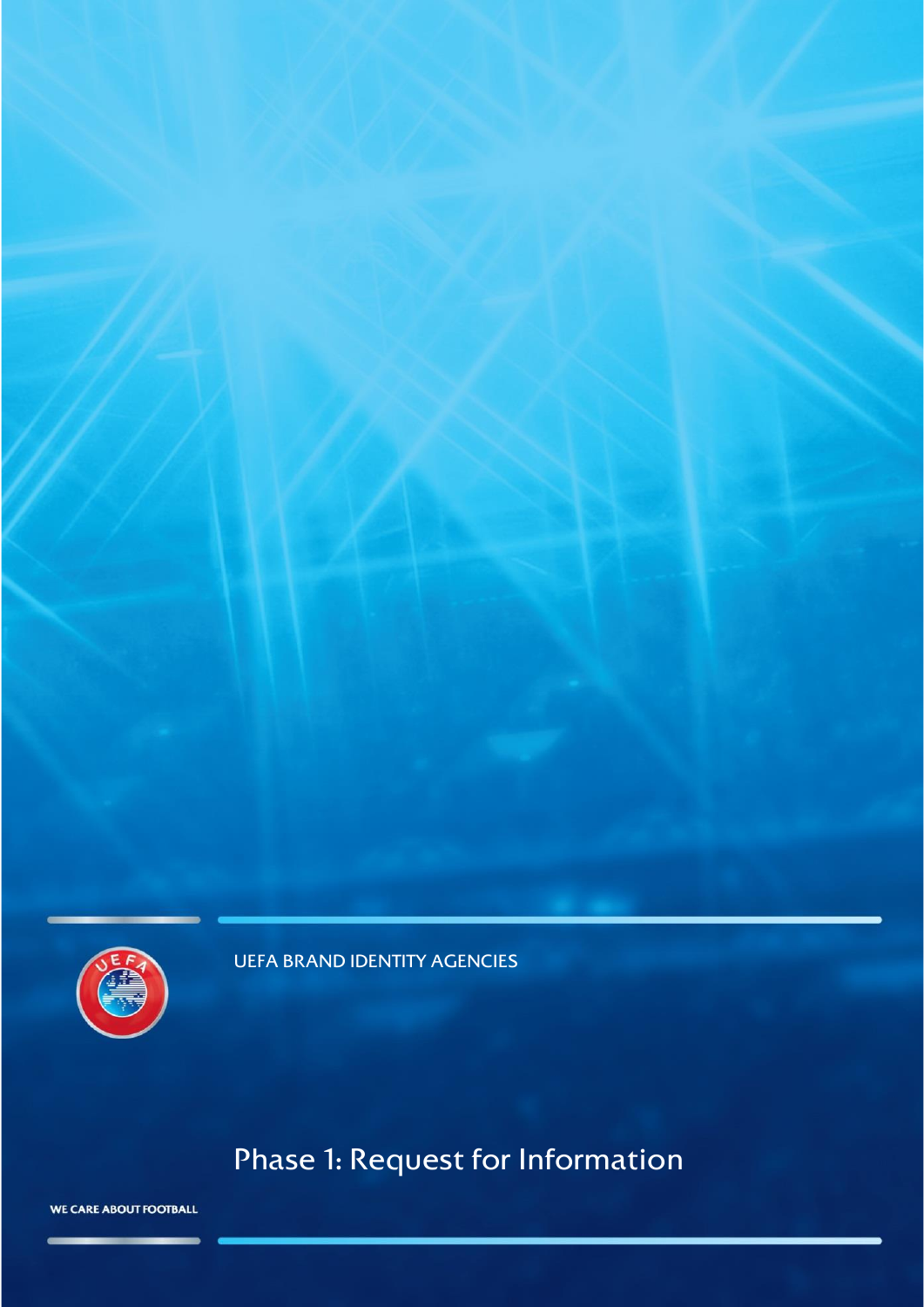# 1. Introduction

UEFA, together with any of its subsidiaries, wishes to select one or several company(ies) for the provision of lead creative agency for the development of the "UEFA Champions League", the "UEFA Europa League" or the "UEFA Europa Conference League" brand identities for 2024-27 ("the Services).

The selected company(ies) will be responsible for the creation and development of new brand identities, including but not limited to the following key elements:

- Conceptual development, creation and delivery of complete brand identities
- Development of various brand identity packages such as broadcast package, licensing package and social media package
- Development of various event applications featuring the identity including the creation of guideline documents

For such purposes, UEFA intends to organise a tendering process ("Tender"). Companies are invited to bid for either the UEFA Champions League, the UEFA Europa League or the UEFA Europa Conference League as desired. UEFA may decide at a later stage that it combines 2 or all 3 competitions as one lead assignment.

# 2. The Selection Process

The process for the selection of company(ies) for the provision of lead creative agency for the development of each of the competition's brand identities for 2024-27 Services, as currently planned, is divided into two-phases:

- Phase 1 Request for Information ("RFI"): the initial, pre-Tender phase during which UEFA collects information regarding the candidate(s) based on which it evaluates eligibility of such candidate(s) to participate in Phase 2;
- Phase 2 The Tender: the Request for Proposals ("RFP") which will set forth all applicable terms and conditions for the Tender and a detailed overview of the requested Service will be sent out to the selected candidate(s) following the RFI (and/or to any other entities invited by UEFA), during which UEFA will evaluate proposals and subsequently select and appoint a qualified company(ies) for the provision of the Services.

To give each candidate(s) an overview of the timing and further proceedings, UEFA has put into place the following Tender process plan (which may be subject to change at any time, as deemed necessary by UEFA):

| Publication of this Request for Information                         | 09/06/2022           |
|---------------------------------------------------------------------|----------------------|
|                                                                     |                      |
| Deadline for submission of information                              | 18:00 CET 27/06/2022 |
|                                                                     |                      |
| Selected entity(ies) receive the RFP                                | 14/09/2022           |
|                                                                     |                      |
| Selected entity(ies) submit their proposals for the RFP             | 14/11/2022           |
|                                                                     |                      |
| Evaluation, clarification and selection of short-listed entity(ies) | 12/12/2022           |
|                                                                     |                      |
| Suppliers appointment, subject to contract                          | 30/01/2023           |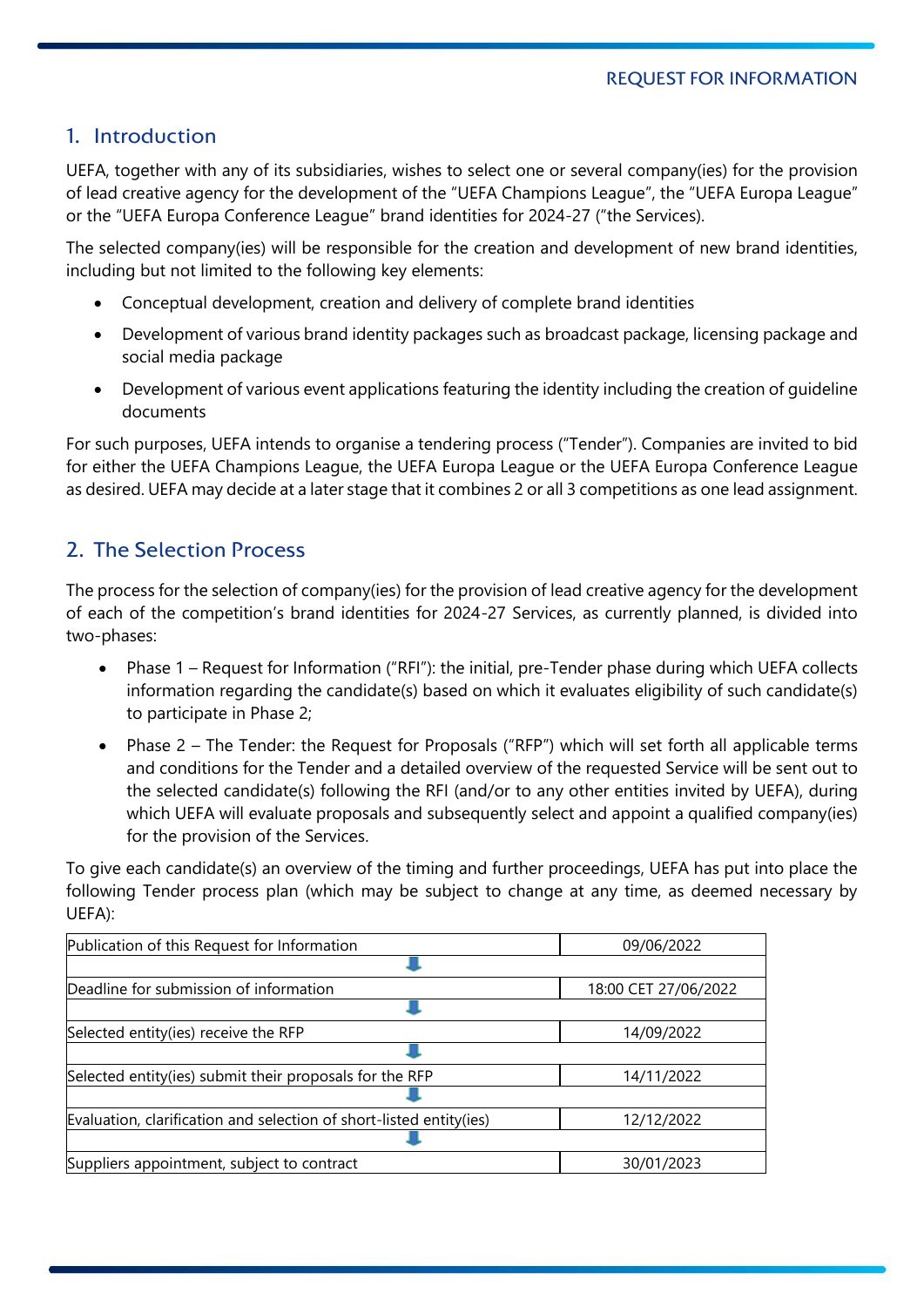# 3. Submissions of Information

In order to be considered eligible to participate in the Tender, interested candidate(s) shall respond to this RFI by submitting the relevant information and documentation as set out in Section 4, via email to be sent at [brand@uefa.com](mailto:brand@uefa.com) with the subject line "Brand Agency – Expression of Interest" **by no later than 18:00 CET on 27 June 2022**.

For general queries, please contact: brand@uefa.ch

Late and/or incomplete submissions which do not include all the requested information and documentation will be immediately rejected by UEFA.

Upon receipt of the completed RFI with all required supporting information and documentation, UEFA shall determine, at its sole discretion, if it requires further information/documentation or clarification from any or all of the candidate(s). In such cases, UEFA reserves the right to contact the relevant candidate accordingly and to request that they provide such additional information/documentation.

UEFA, at its sole discretion, will decide which candidate(s) are qualified to participate in the Tender and such qualified candidate(s) will receive the RFP. Unsuccessful candidate(s) will be informed accordingly, and UEFA shall not be obliged to give any reason for its selection or rejection.

# 4. Required Information and Documentation

Before selection of the candidate(s) that may participate in the Tender and receive the RFP, UEFA shall evaluate the eligibility of the candidate(s) based on the review of the following information and documentation (all documentation must be returned in English):

- description of proven experience in the provision of brand identity creation and in particular, if available, sport brand identity creation Services, together with named references and examples;
- evidence of sufficient resources and appropriate infrastructure to provide high-class brand identity development and production Services;
- "Statement of Undertaking" in the form provided in Appendix 1 to this RFI duly signed by an authorised representative of the interested entity.
- description and proven experience to produce high-class animated content for broadcasters with explanation how this part of the project would be handled (eg. directly with a production house or through another agency);
- description and proven experience in creating special content and branding for the digital/social media environment.

Please also submit a maximum 5 slide/page presentation including:

- Company details (name, location, key contact etc.).
- Indicating if you are interested in tendering for UEFA Champions League and/or UEFA Europa League/UEFA Europa Conference League.
- Highlighting relevant expertise.
- Explaining your approach to such projects.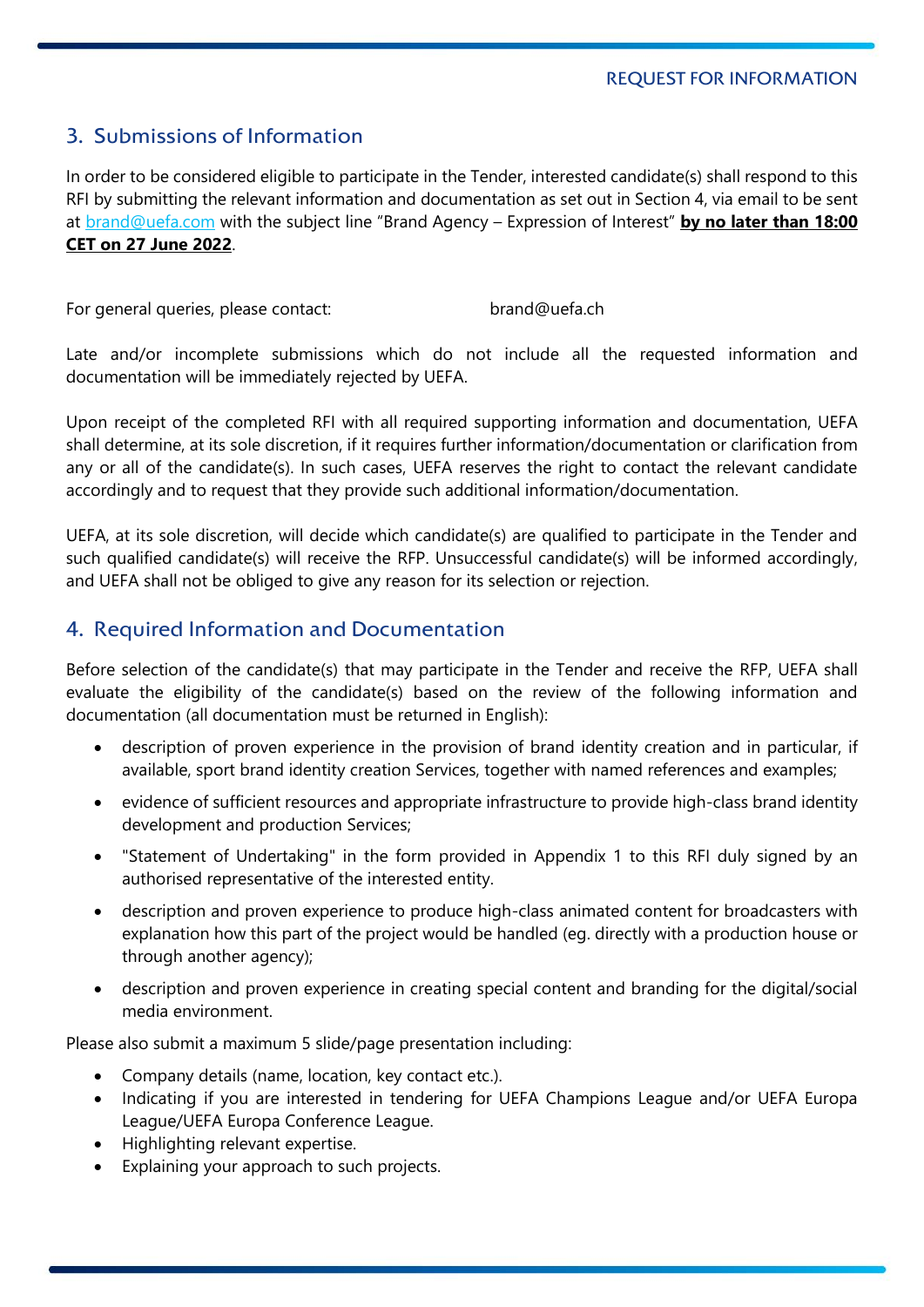#### REQUEST FOR INFORMATION

NOTE: The requirement to submit the abovementioned information is mandatory for all candidates, including former and current suppliers. During any part of the Tender, UEFA reserves the right to request additional information/documentation, as deemed necessary, including but not limited to any guarantees.

# 5. Legal Provisions

- 1. This RFI does not constitute an invitation to make offers or an invitation to participate in the Tender, nor does it constitute the basis of any contract which may be concluded upon conclusion of the Tender.
- 2. Information collected through this RFI will be used by UEFA solely for its analysis and will not be disclosed to the public.
- 3. UEFA reserves the right to reject any and all submissions of information, amend or supplement any rules set up herein and/or cancel part of or the entire selection process (and/or the Tender). If part of or the entire selection process is cancelled, it may be restarted at any time and any given interested candidate may or may not be invited to participate in the new selection process, at UEFA's absolute discretion.
- 4. UEFA has taken all reasonable care to ensure that any information provided by UEFA in relation to this RFI, the Tender and/or the RFP is accurate in all material respects. However, any such information is provided solely by way of explanation of the services which UEFA intends to use, and neither UEFA nor any of its representatives, agents or employees make any representation or warranty or accept any responsibility for the accuracy or completeness of any such information. Nor shall they be liable for any loss and/or damage suffered by any candidates in reliance on such information or any subsequent communication made by UEFA.
- 5. The candidate agrees that:
	- (a) it (and its officers, employees, representatives, agents and advisers) shall keep confidential the terms of this RFI and any information relating to affairs or business of UEFA which comes into its possession in relation to this RFI, the RFP and/or the Tender;
	- (b) it shall not disclose confidential information (or any parts of it) to any third party without the prior written consent of UEFA, which may be given or withheld in its absolute discretion (save, where required by applicable laws);
	- (c) it shall only be entitled to use confidential information for the purpose of the Tender; and
	- (d) it shall not discuss the financial terms of the Tender with other candidates.
- 6. Each candidate is responsible for all costs, expenses, losses and liabilities incurred in the preparation of its submission of information to participate in the Tender, any responses to requests for further information by UEFA and any negotiation with UEFA following receipt by UEFA of its expression of interest (whether or not an invitation to participate in the RFP is issued). UEFA shall not be liable to any interested candidate for any costs or losses arising in connection with the submission of information and documentation related to this RFI.
- 7. Each candidate is responsible for ensuring that no information nor representation made to UEFA a false, inaccurate and/or misleading.
- 8. Each candidate is strictly prohibited from making any form of public announcement or statement relating directly or indirectly to this RFI, the RFP, the Tender, UEFA, and/or any UEFA competition (whether it is invited to participate in the Tender or not) without the prior written consent of UEFA, which may be given or withheld in its absolute discretion and that any non-compliance will lead to the penalty of being held responsible for any damages caused.
- 9. All intellectual property and commercial rights in relation to UEFA, this RFI, the RFP and/or the Tender belong exclusively to UEFA.
- 10. Each candidate shall comply with all legal provisions contained in this RFI or otherwise agreed in writing with UEFA.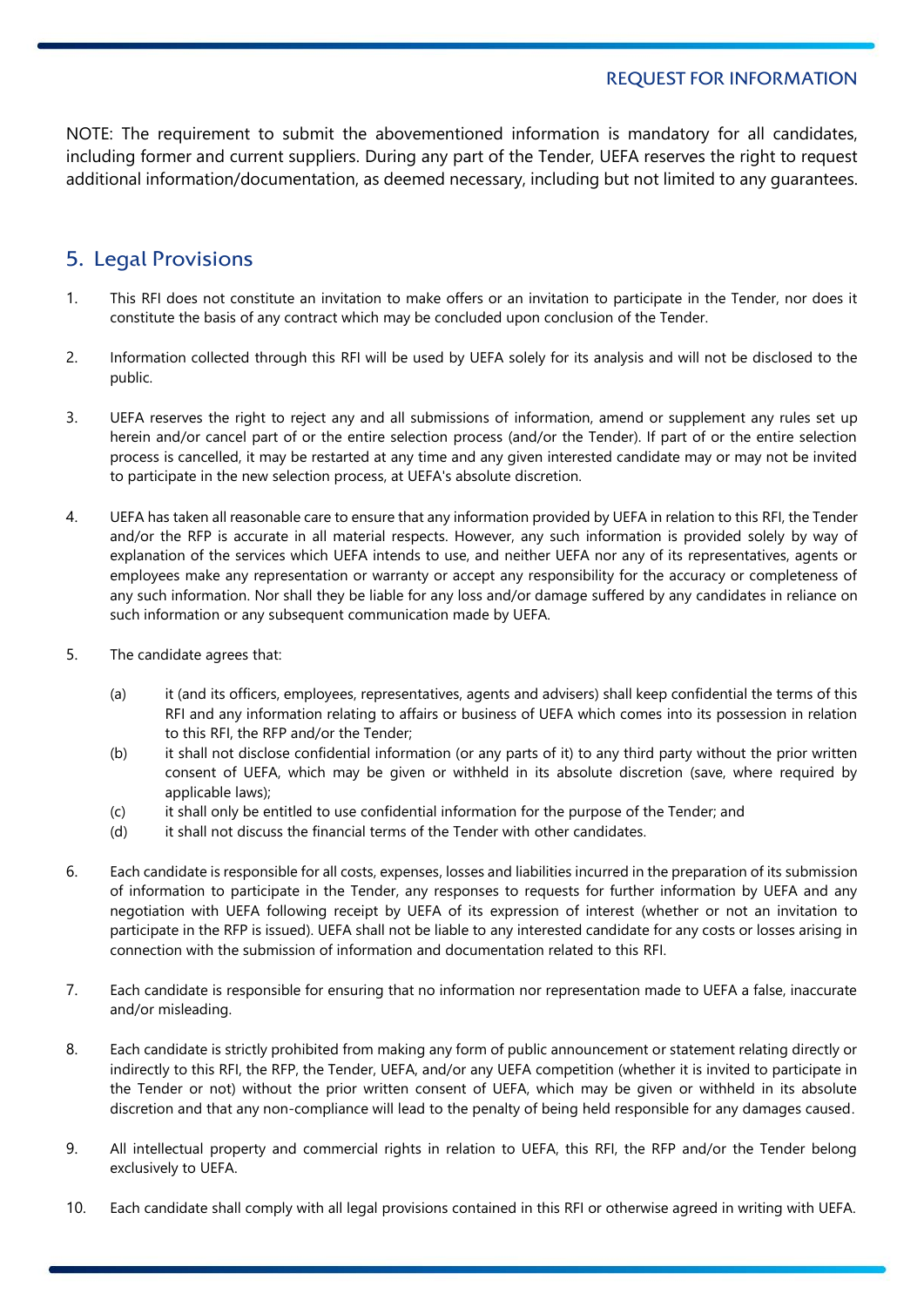11. The appointment of any candidate to provide the Services is subject to such selected candidate and UEFA or any of UEFA subsidiaries entering into a long form agreement provided by UEFA, which shall contain the full terms and conditions of such appointment.

# [APPENDIX 1:]

#### **Phase 1 - Statement of Undertaking**

| Name of company: |  |
|------------------|--|
| Tax number:      |  |
| Address:         |  |

referred to hereinafter as the "Company", hereby expresses interest in participating in the Tender for the provision of lead creative agency for the development of the "UEFA Champions League" or the "UEFA Europa League /UEFA Europa Conference League" brand identities for 2024-27 Services, and undertakes that:

1. no information provided nor representations made to UEFA are false, inaccurate or misleading;

2. none of the Company nor its officers, employees, representatives, agents and advisers shall make any form of public announcement or statement relating directly or indirectly to UEFA, this RFI, the RFP and/or the Tender to any third-party (including but not limited to the media) without the prior written approval of UEFA and that any noncompliance will lead to the penalty of being held responsible for any damages caused;

3. the Company and its officers, employees, representatives agents and advisers shall keep confidential the terms of this RFI and any information relating to affairs or business of UEFA which comes into its possession in relation to this RFI, the RFP and/or the Tender shall not disclose confidential information (or any parts of it) to any third party without the prior written consent of UEFA, which may be given or withheld in its absolute discretion (save, where required by applicable laws) and it shall only be entitled to use confidential information for the purpose of the Tender;

4. all intellectual property and commercial rights in relation to UEFA, this RFI, the RFP and/or the Tender belong exclusively to UEFA;

5. the Company shall comply with all legal provisions contained in this RFI or otherwise agreed in writing with UEFA;

6. UEFA shall not be held responsible for any costs, expenses, losses and/or liabilities incurred in by the Company in the preparation and submission of its Letter and information and/or documentation in response to this RFI and/or any responses to requests for further information by UEFA;

7. any association with UEFA and/or its competitions and events in any manner whatsoever without UEFA's prior written approval is strictly prohibited;

8. UEFA shall not be required to invite the Company to participate in the RFP and Tender and reserves the right to re-organise any services related to the Tender or to re-open part of or the entire tendering process at a later stage;

9. this Statement of Undertaking and any related documentation shall be governed by and construed in accordance with the substantive laws of Switzerland. The place of jurisdiction shall be Nyon, Switzerland.

By submitting this Statement of Undertaking (where capitalised terms shall have the meaning as defined in this RFI, unless otherwise defined herein), I/we confirm that I/we have read and understood the foregoing terms and conditions issued by UEFA regarding the process for selection of a candidate(s) for the provision of lead creative agency for the development of the "UEFA Champions League" or the "UEFA Europa League /UEFA Europa Conference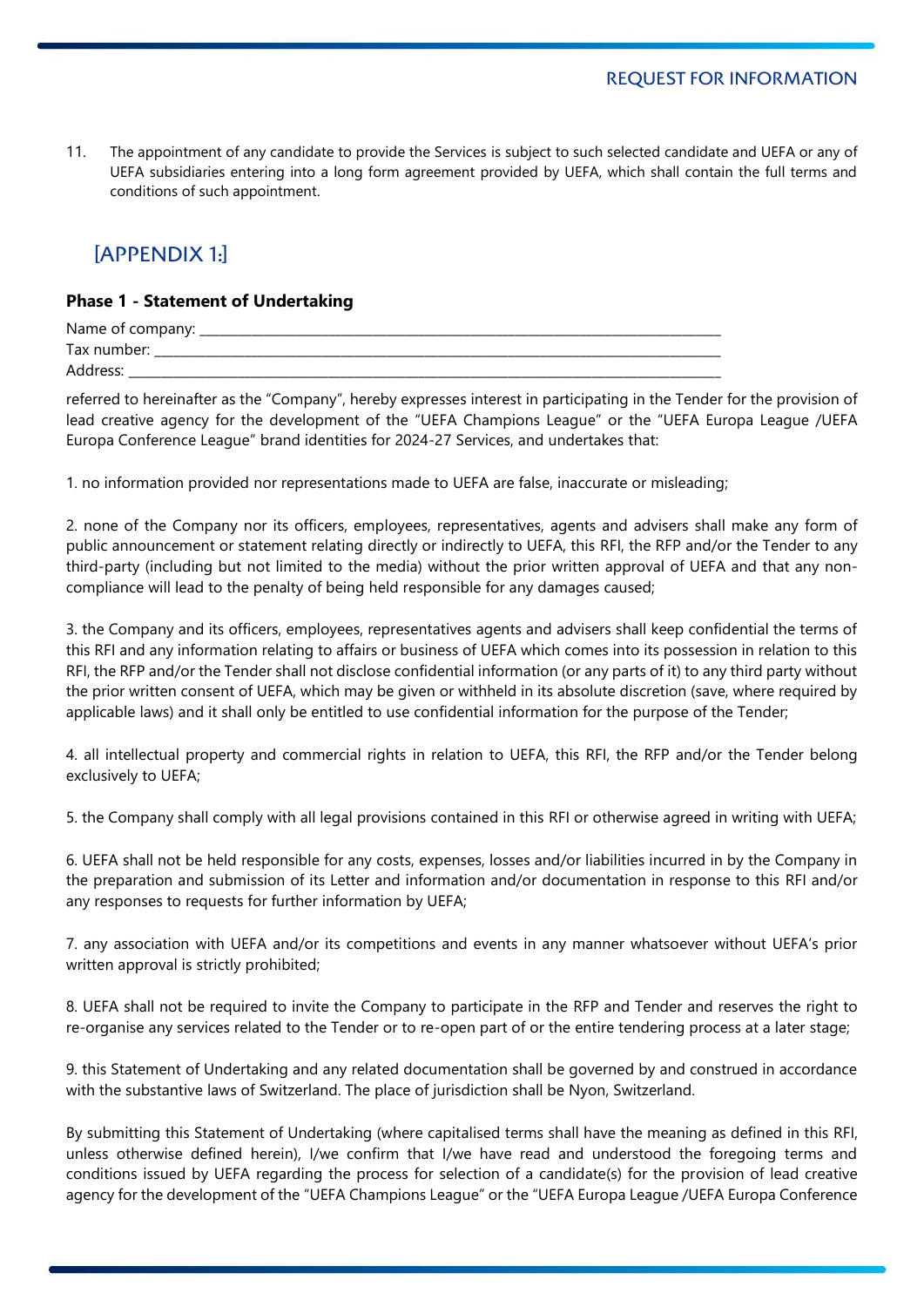### REQUEST FOR INFORMATION

League" brand identities for 2024-27 Services and agree that the Company which I/we duly represent is bound by such terms and conditions.

Signature:\_\_\_\_\_\_\_\_\_\_\_\_\_\_\_\_\_\_\_\_\_\_\_\_\_\_\_\_\_\_\_\_\_\_\_\_\_\_\_\_\_\_\_\_\_\_\_\_\_\_\_\_\_\_\_\_\_\_\_\_\_\_\_\_\_

Name and Title: \_\_\_\_\_\_\_\_\_\_\_\_\_\_\_\_\_\_\_\_\_\_\_\_\_\_\_\_\_\_\_\_\_\_\_ Date: \_\_\_\_\_\_\_\_\_\_\_\_\_\_\_\_\_\_\_\_\_\_\_

Place: \_\_\_\_\_\_\_\_\_\_\_\_\_\_\_\_\_\_\_\_\_\_\_\_\_\_\_\_\_\_\_\_\_\_\_ Official Stamp: